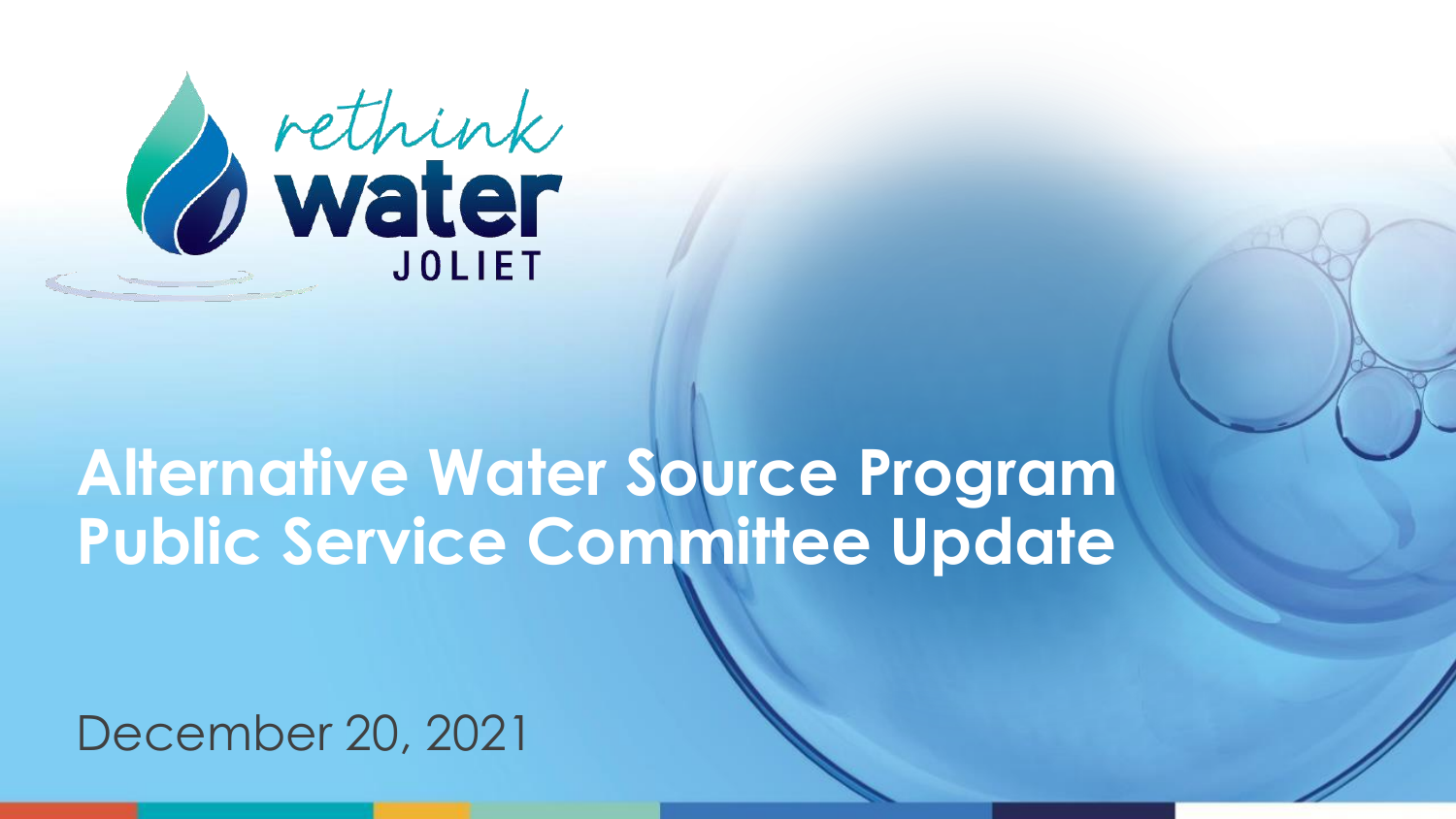

# **WATER COMMISSION FORMATION**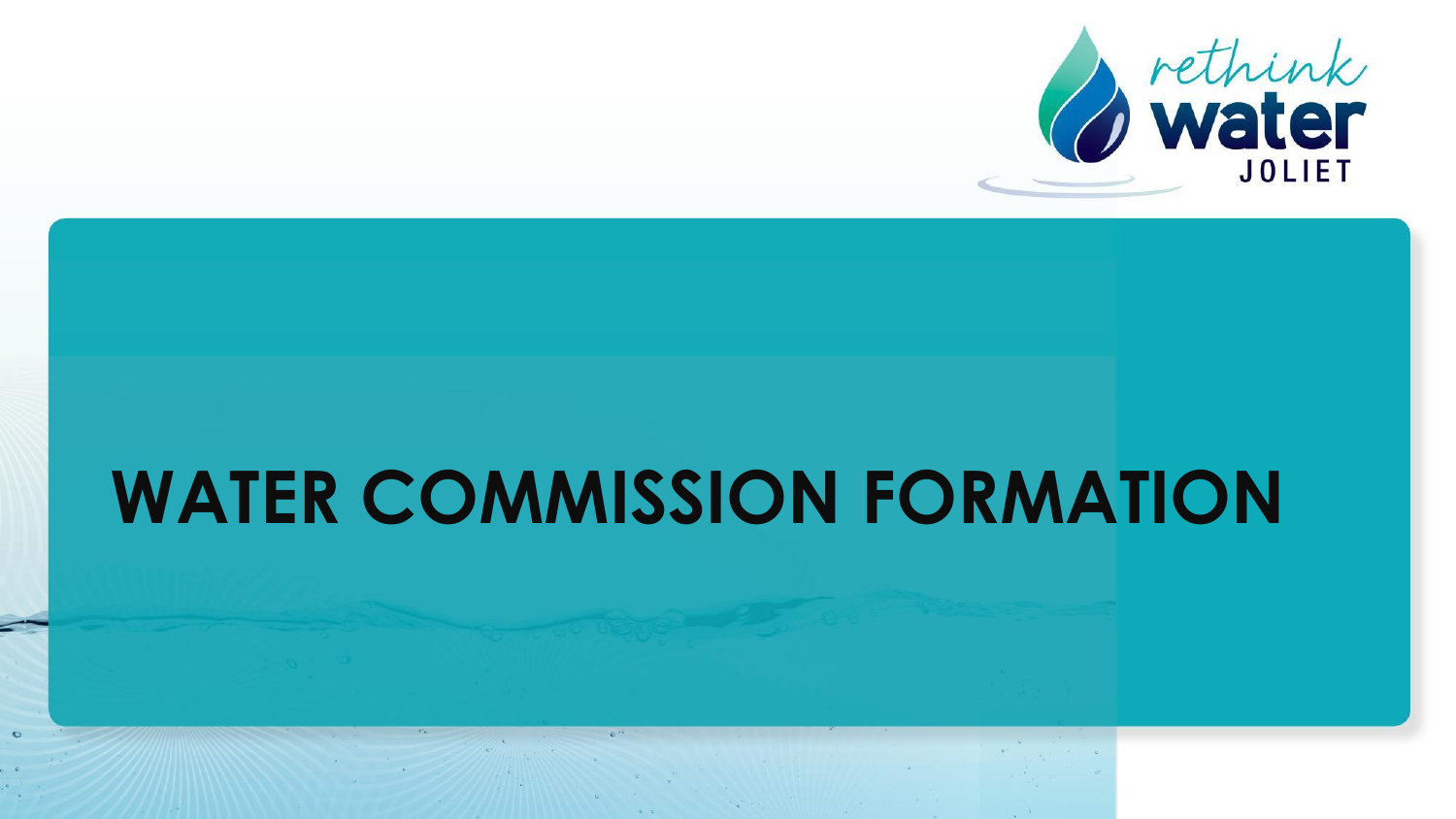# **REGIONAL** COORDINATION TIMELINE



- Water Commission legislation approved October 2021; signed by Governor last week
- Commission Partners will be known in Jan/Feb 2022
- Partner commitments will establish:
	- System Design Capacity
	- Members' shares of cost
	- System Configuration
- Commission formation expected Q1 2023

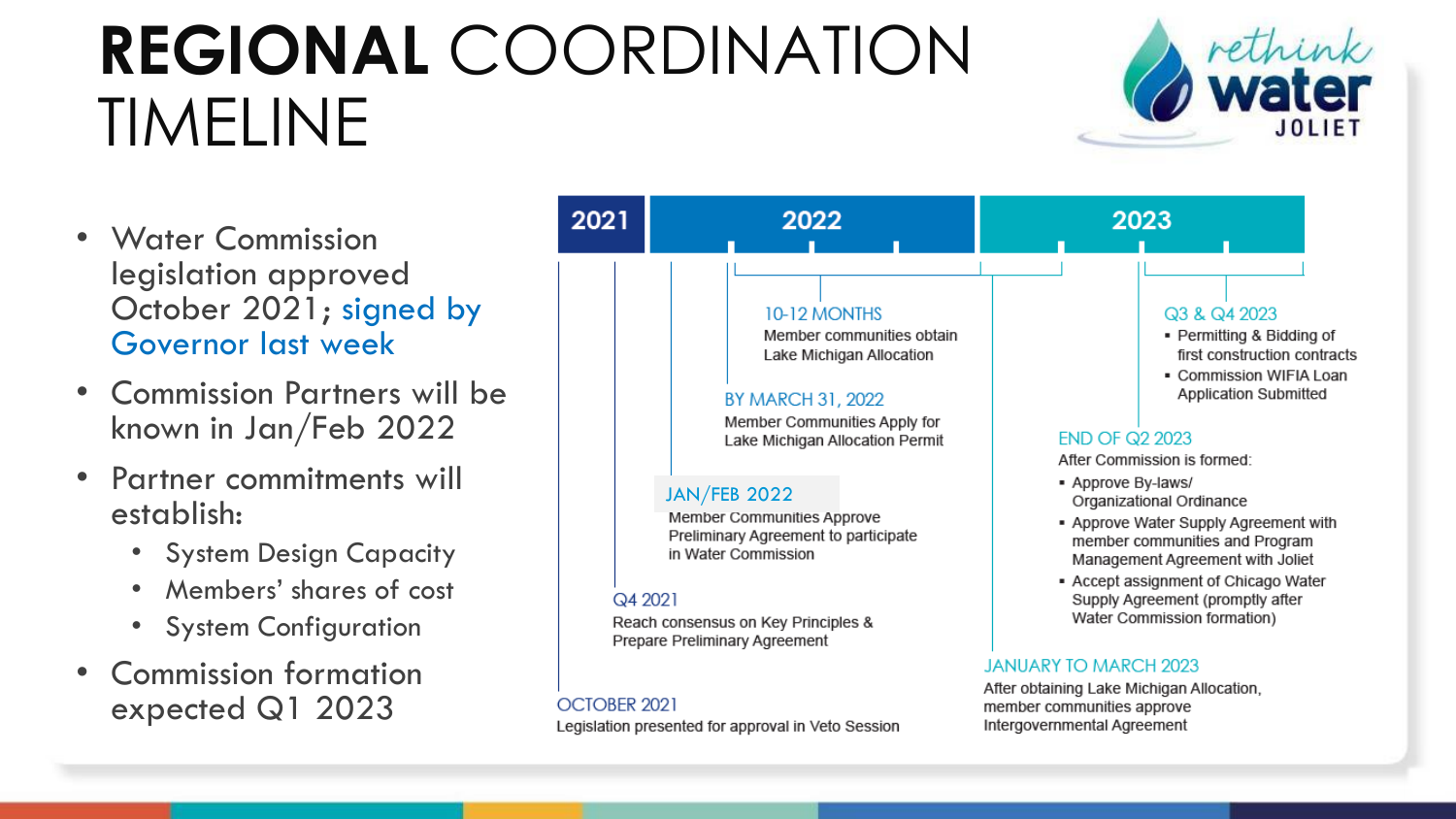#### **REGIONAL COORDINATION** UPDATE

- Discussions with 7 potential Commission Partners ongoing
	- Joliet (w/ Rockdale as customer)
	- Channahon
	- **Crest Hill**
	- **Lemont**
	- Minooka
	- **Romeoville**
	- Shorewood
- Decisions and 2050 Demand Declarations due by end of February





rethink<br>Water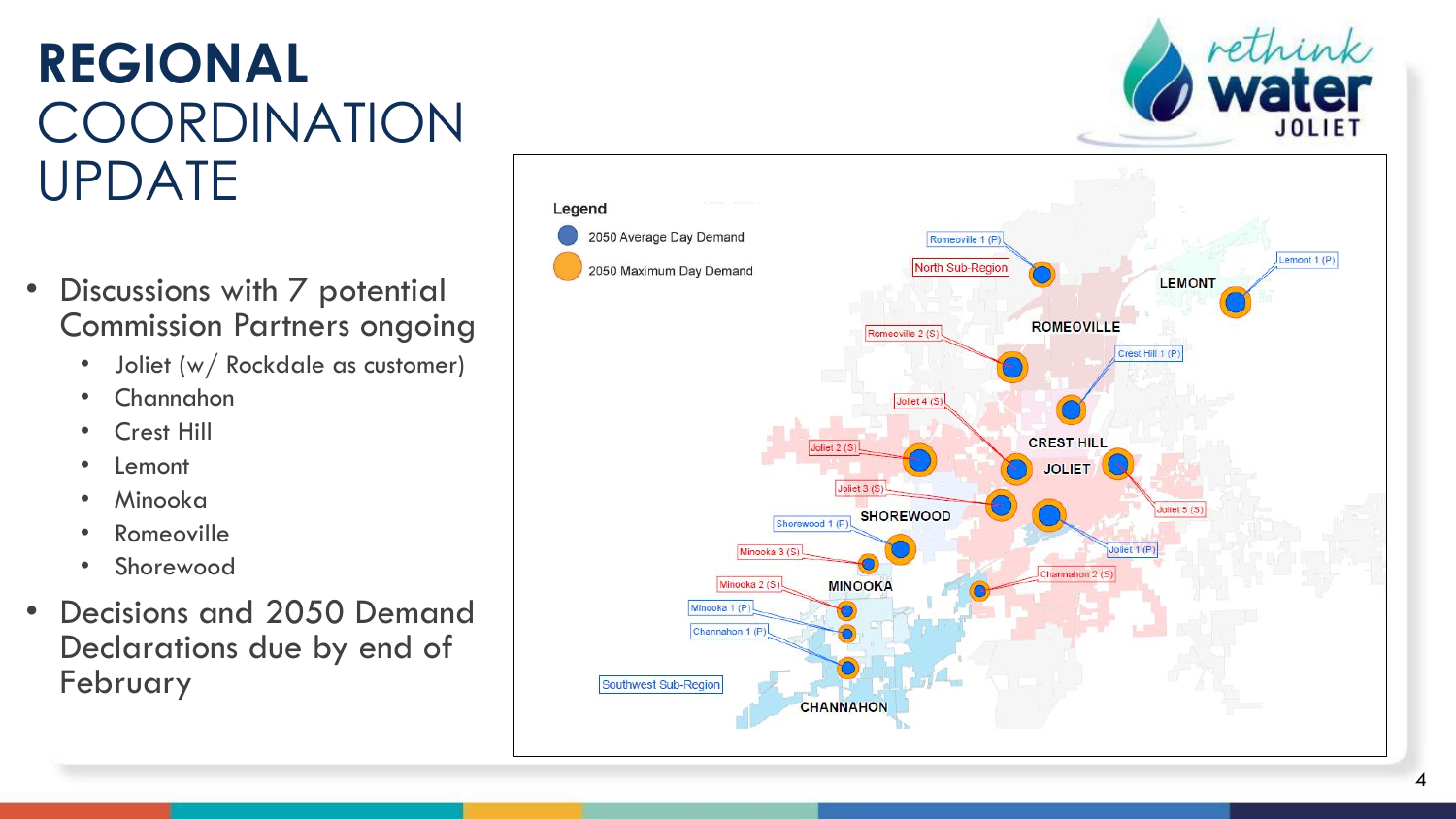### NEAR TERM ACTION ITEMS: **JOLIET AS COMMISSION MEMBER**

- Obtain IDNR Lake Michigan Allocation Permit **COMPLETE**
- Initiate Water Source Transfer Planning **COMPLETE**
- Review, Approve Key Principles related to Water Commission Formation
- Review anticipated costs to Joliet for participation in Commission
- Approve Preliminary Agreement to join Regional Water Commission
- Make preliminary declaration of 2050 Max Day Demand and Estimated Build-out Demand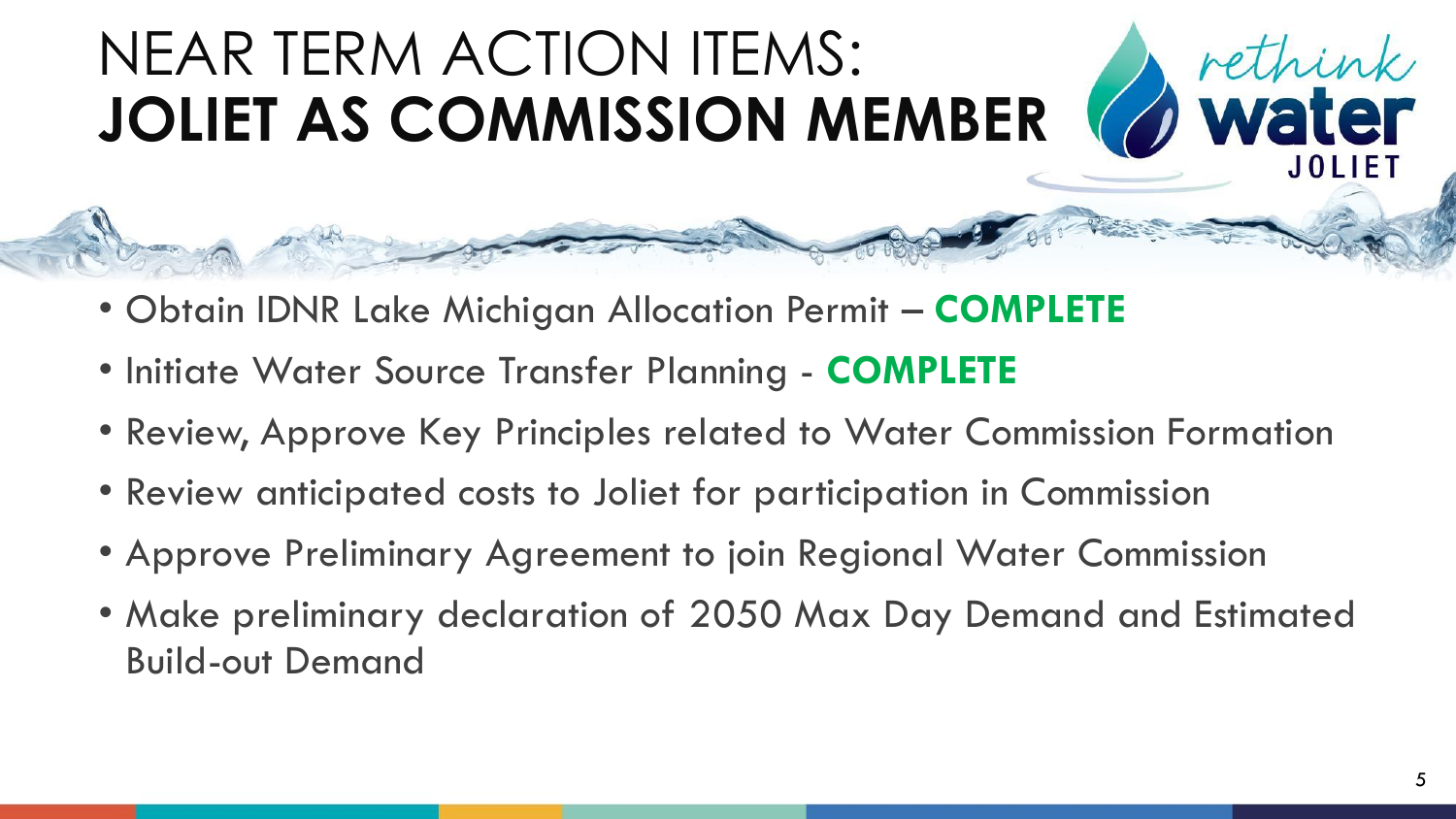

# **2021 AWSP ACCOMPLISHMENTS**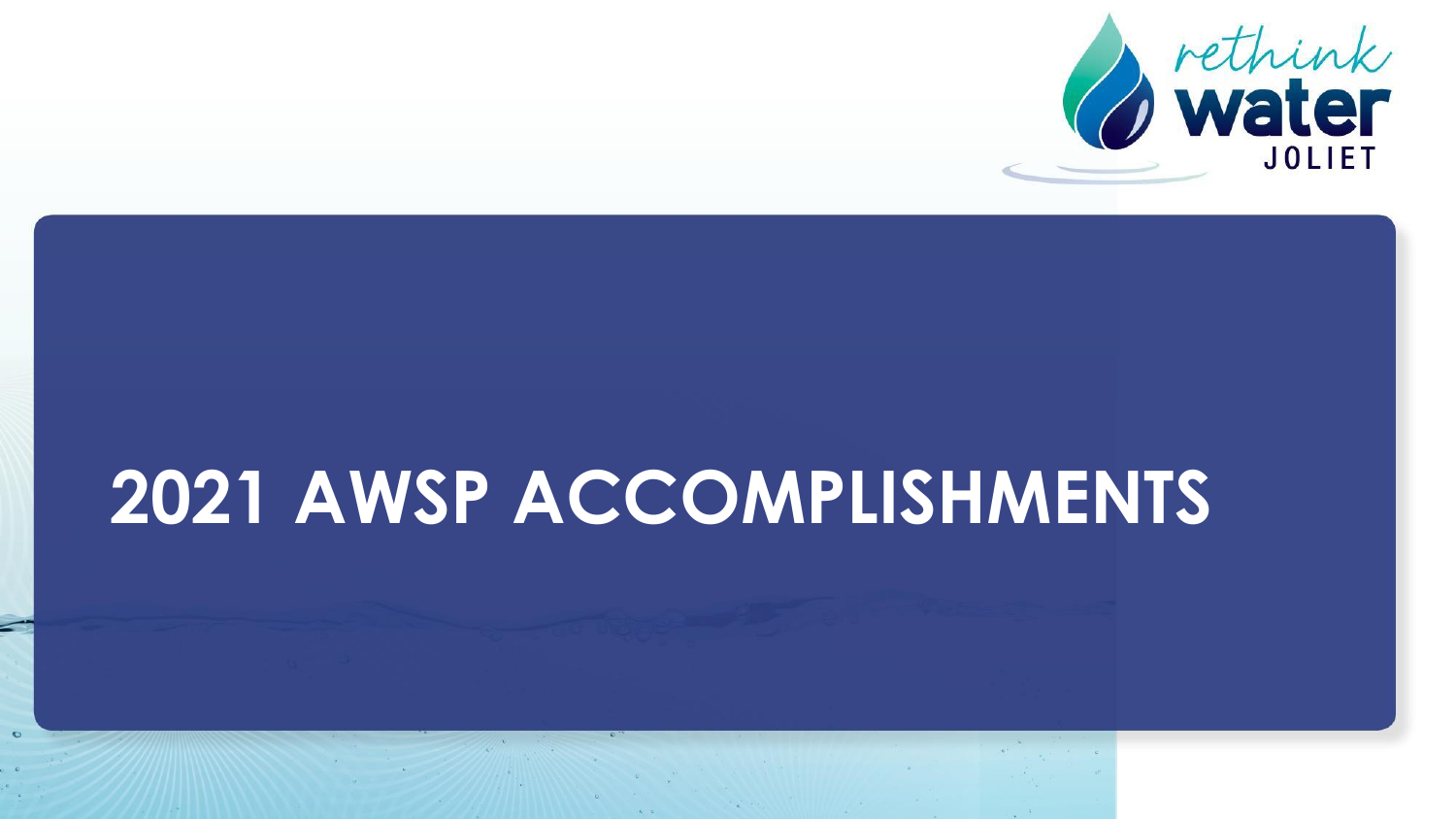# OVERALL **ACCOMPLISHMENTS**

Executed Preliminary Agreement with City of **Chicago** 

Established Strategic Plan for AWSP **Implementation** 

Established and led collaborative engagement with potential regional partners at technical and mayors/managers levels

Advanced Preliminary Engineering for CIPs #1 through #8

*d* rethink

Submitted complete application for first WIFIA Loan

Obtained Lake Michigan Allocation Permit (Joliet)

Obtained approval of Water Commission legislation – signed by Governor 12/16/21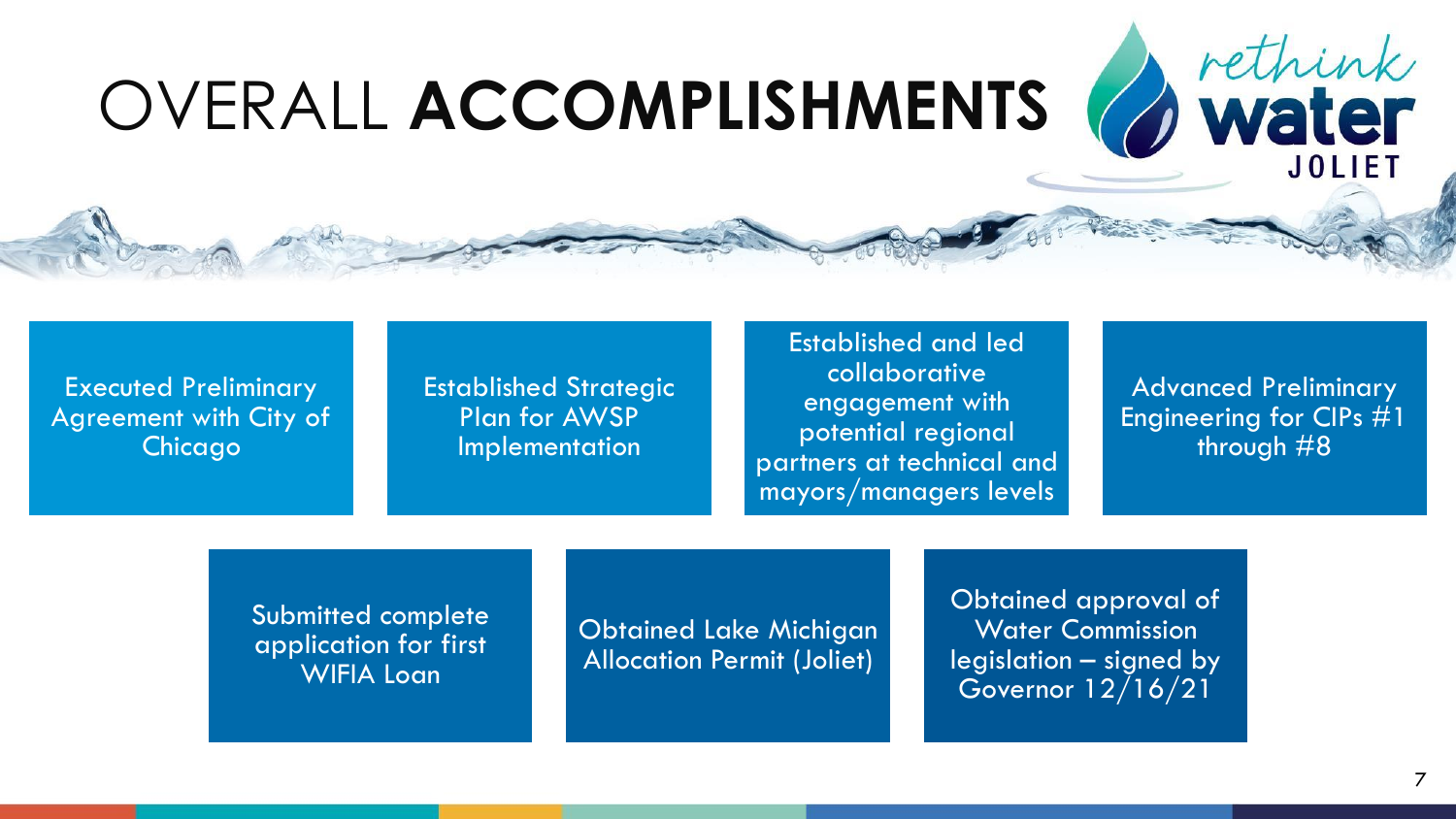

### ACCOMPLISHMENTS: **PRELIMINARY ENGINEERING**



Issued Strategic Plan for AWSP Implementation (V3.0)

Supported successful application for Lake Michigan Allocation Permit (Joliet)

Prepared Regulatory/Environmental/Permitting, Field Investigation Framework Documents

Issued Strategy for Sustainable and Resilient Design

Performed Analysis of 13 Regional Scenario Demands, Infrastructure, Costs

Advanced Preliminary Hydraulic Analysis and Design for CIPs #1 through #8

Completed Lead Solubility Testing with Chicago water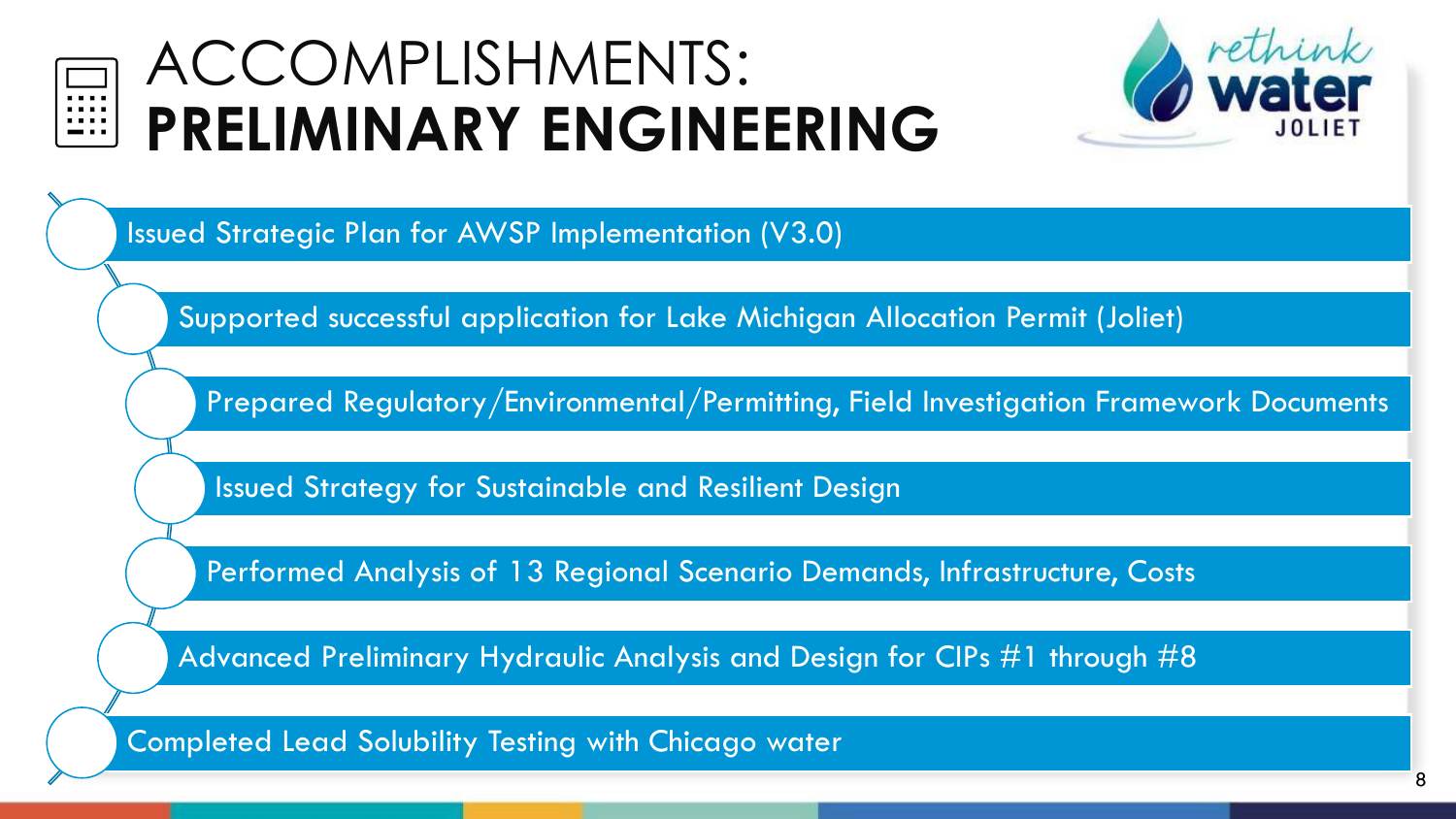## ACCOMPLISHMENTS: **LEGAL**

Reviewed/analyzed alternative water commission governance models

Negotiated NDAs and framework for management of sensitive information

Negotiated Preliminary Agreement with City of Chicago

Supported WIFIA Loan Application process

Supported Lake Michigan Allocation Permit process (Joliet)

Prepared Water Commission Legislation approved during veto session

Led ongoing negotiations with Chicago for Final Water Supply Agreement

Developed Preliminary Agreement for Potential Regional Partners

Supported Development of Key Principles for Potential Regional Partners

Provided specialized legal counsel across all ASWP activities

9

rethink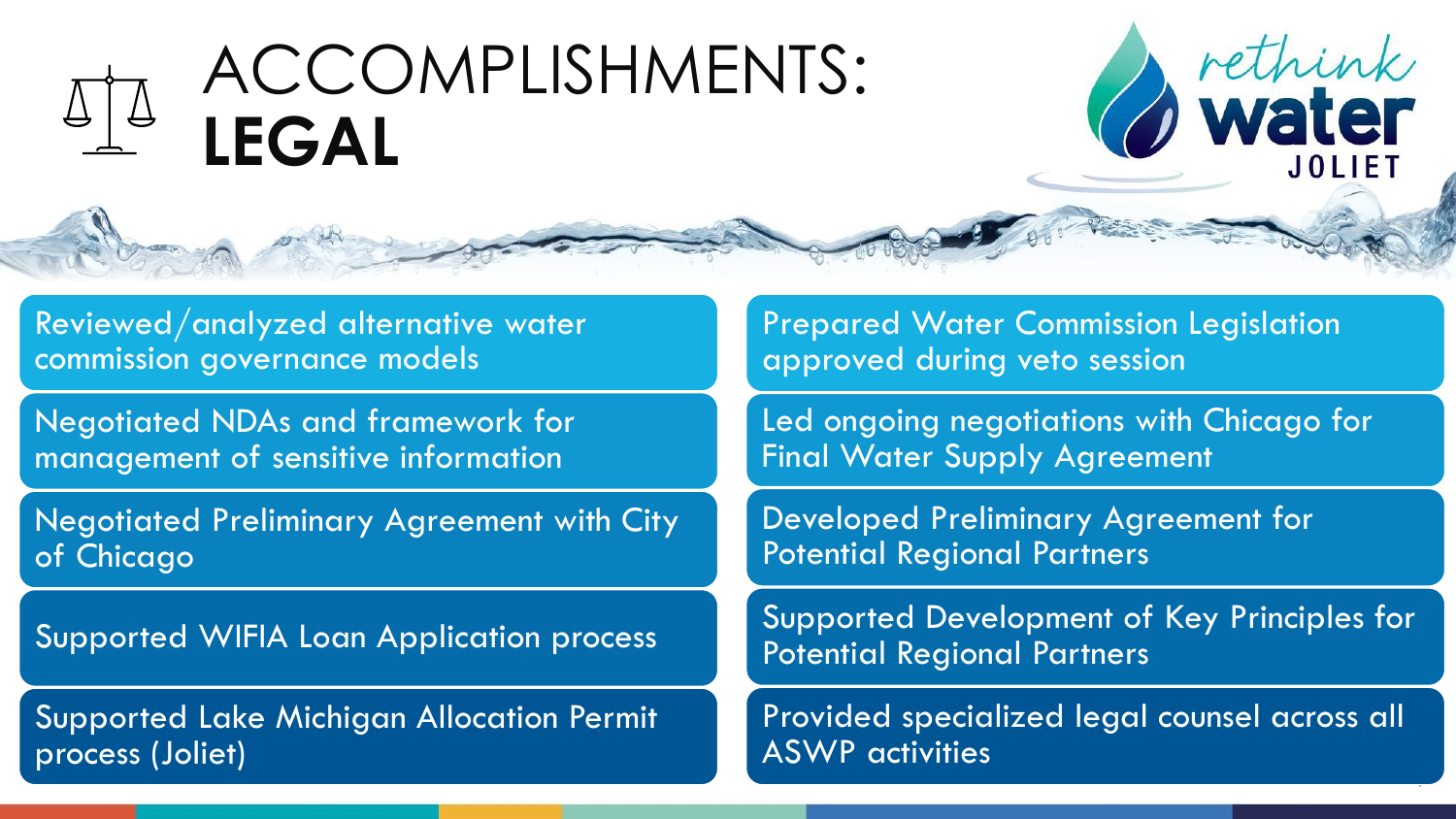

#### ACCOMPLISHMENTS: **GOVERNMENT ADVOCACY**



10

Educated state and federal officials on region's water challenges and the benefits of collaborating to address these needs

Supported communications/outreach with regional partners and elected officials at the local, county, state and federal levels

Conducted extensive outreach and education to support approval of state-level water commission legislation during the veto session

Worked with Congressional representatives to incorporate language favorable to regional water commissions into federal infrastructure legislation

Provided ongoing advocacy services at the federal level to identify and pursue funding for commission improvements

Supported WIFIA loan application efforts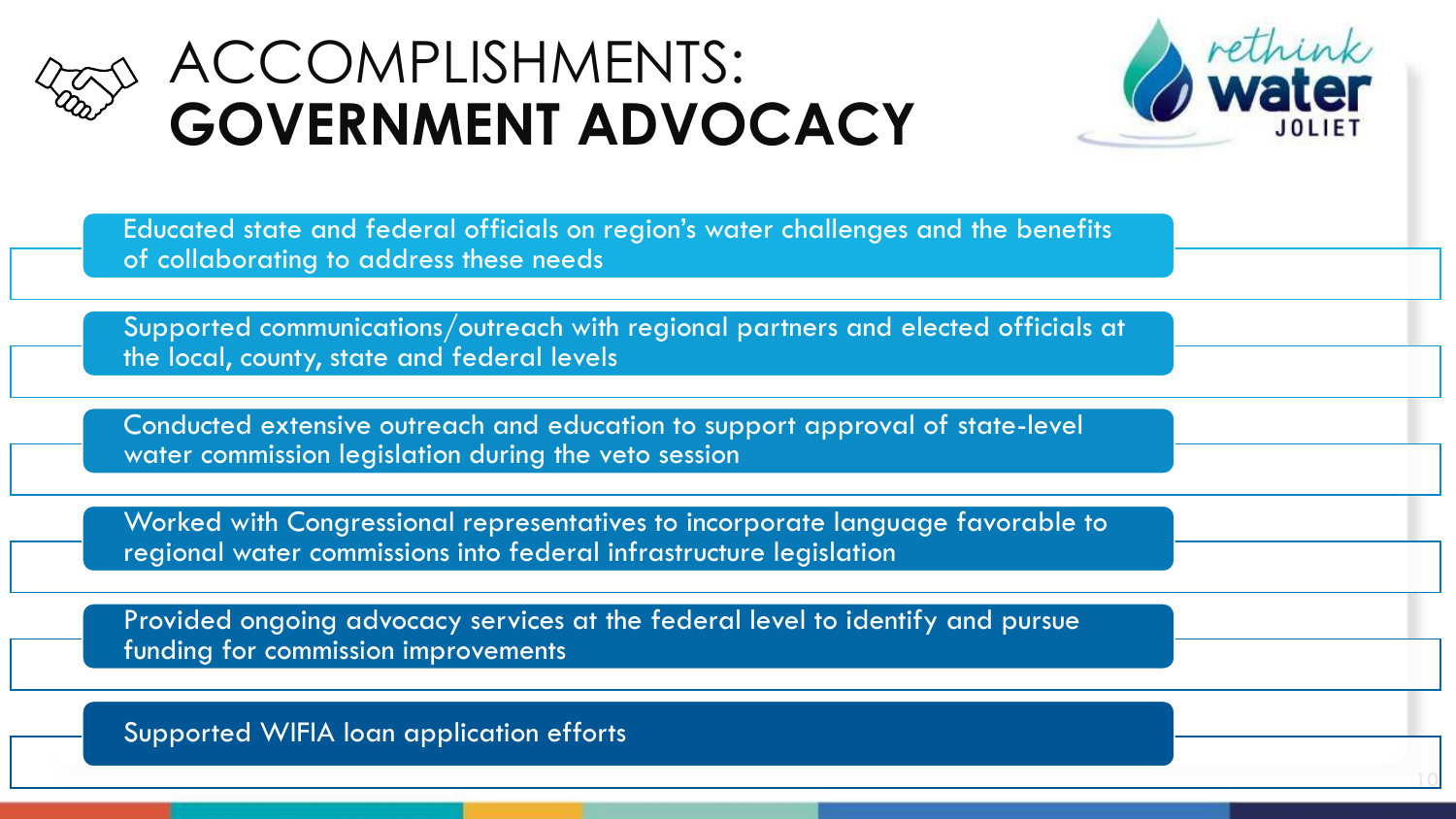# ACCOMPLISHMENTS: **FINANCIAL**



Secured WIFIA invitations to apply for over \$700 million of credit

Analyzed Federal funding requirements for potential impacts on Program delivery

**Submitted** complete application for first WIFIA Loan including financial model results, proforma, and supporting information

Developed financial framework for Commission; Conducted one-onone reviews of financial framework with potential partners

Continued analysis of funding strategies for reducing Program costs and enhancing affordability to all partners

Supporting cost of service negotiations for Final Chicago Agreement

11

Conducted audit of Chicago Cost of Service Analysis (resulting in reduction in estimated water purchase costs)